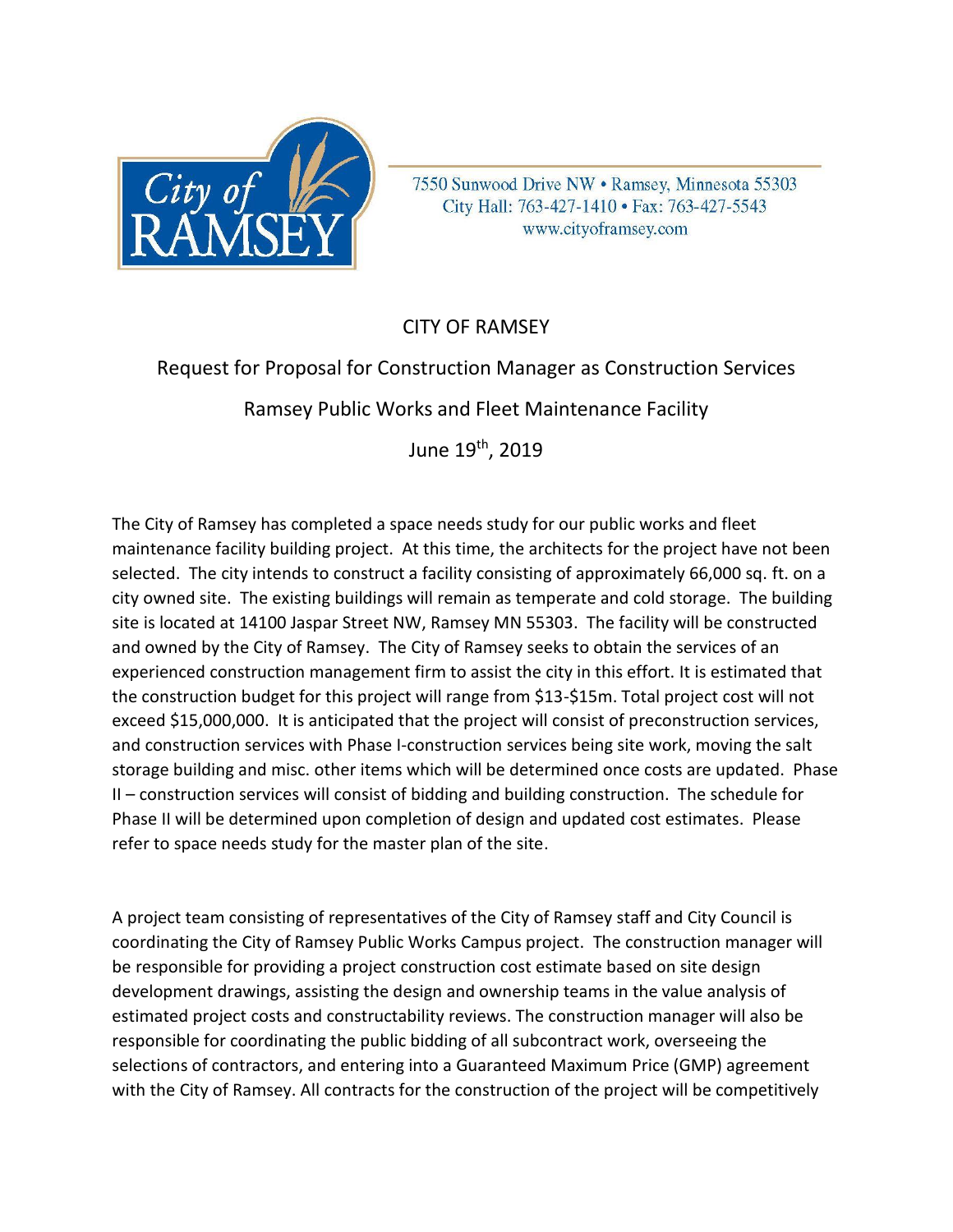Request for Proposals-Construction Manager City of Ramsey

bid and awarded by the City of Ramsey. At the time the City of Ramsey accepts the GMP, the City of Ramsey will assign the contracts to the construction manager.

## **The City seeks to retain a construction management firm that exhibits the following characteristics:**

- 1. Recent experience with the construction of public works facilities or other relevant projects.
- 2. Ability to demonstrate value and quality of construction and to adhere to preestablished project budgets and construction time frames.
- 3. A demonstrated willingness to successfully participate as an integral part of a project team that will include the Owner(City of Ramsey), a full design team of architects and consultants, the City Council and staff of the City of Ramsey.
- 4. A demonstrated ability to accurately estimate the cost of the project using design development plans and specifications. To effectively participate in the value engineering and value processes to insure adherence to the project cost budget.
- 5. Evidence of experience in working with public entities on projects of this magnitude involving public bidding and in entering into a contract with said public entities to perform the work on a guaranteed price basis.

## **Proposal Submission Requirements**

- A. Any firm submitting a proposal must attend the **mandatory** pre –proposal meeting as outlined later in the RFP.
- B. Please complete the AIA Document A305 Contractor Qualifications Statement.
- C. Please describe your firm, including its history, the size and makeup of staffing and an indication of the persons who will be responsible for project management, cost estimating, value engineering, and alternate methodologies to meet design intent. Indicate the staffing you propose for this project.
- D. Please list the projects your firm has constructed or managed that are similar in scope and complexity to this project. Please indicate if your firm acted as a general contractor or as a construction manager. If you acted as the construction manager, please describe what specific services you provided the owner of the project(s) and how you were able to administer project time frames and project budget limits.
- E. Given the project will be publicly bid to the subcontracting community, please describe methods you have used on other publicly bid projects to ensure that the bids received on this project come from qualified subcontractors.
- F. Please provide evidence of general liability, business, automobile insurance and worker's compensation.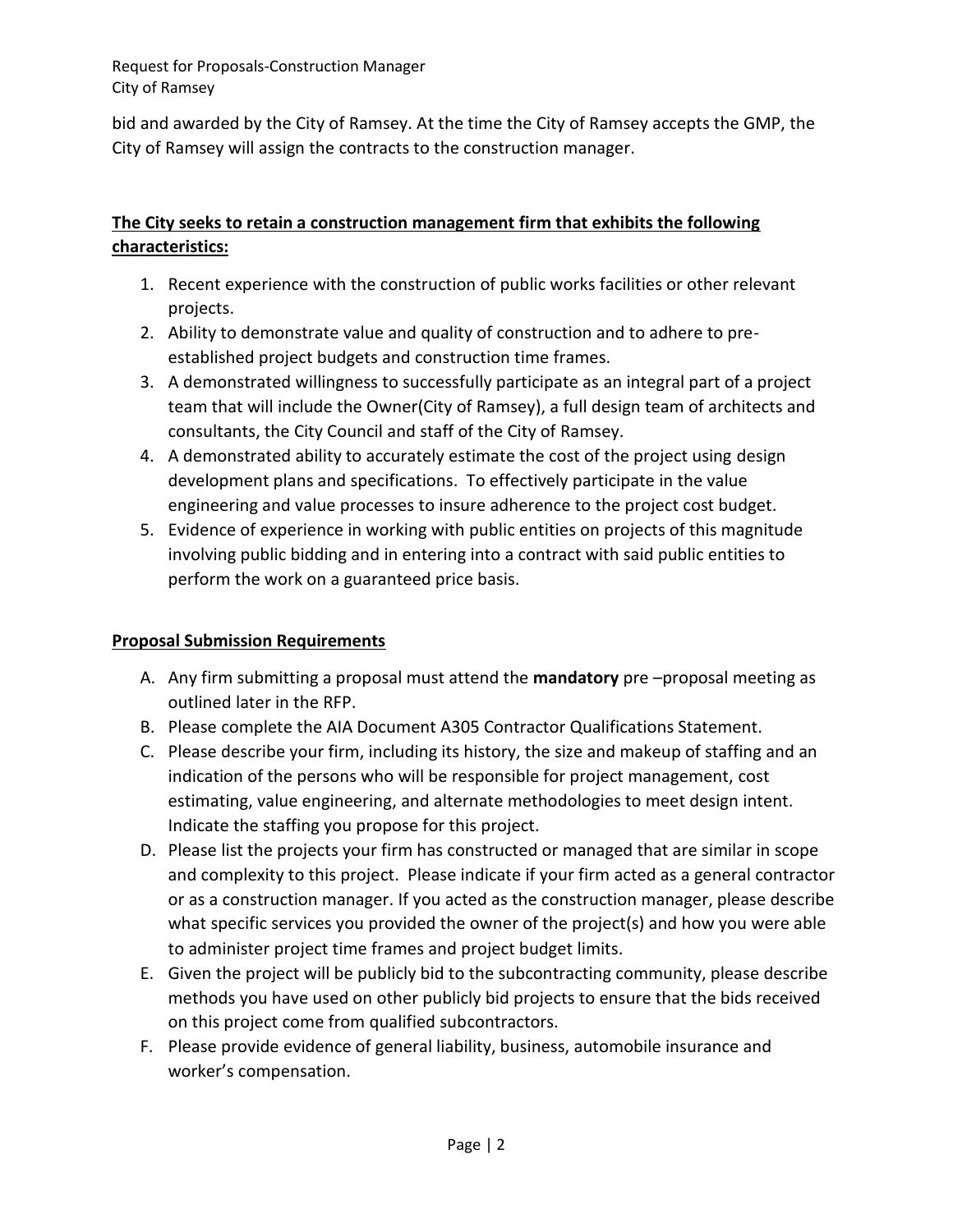Request for Proposals-Construction Manager City of Ramsey

- G. Please provide three references from clients for whom you have built similar projects and performed the role of construction manager as construction services.
- H. Please provide detail of your cost estimating process and identify what distinguishes your process as compared to other construction managers.
- I. Please provide any additional information that will assist us in evaluating your firm and its ability to manage this construction project in a cost effective and timely manner. Why your firm should be selected for this project.
- J. Please note that an authorized representative of your firm who can be held accountable for all representations must sign each proposal. The applicant assurances form attached hereto as Exhibit B must be provided with your proposal.

#### **Fees**

The CM shall provide a scope of services in accordance with the proposed CM contract (AIA A133-2009), including, but not limited to the following:

#### **Preconstruction Phase:**

- Develop a construction management plan including the cost and time parameters, means and methods, number and timing of construction contracts and a complete management information system.
- Prepare and enforce project schedules, including a preliminary project schedule and construction schedules.
- Provide value engineering and constructability reviews
- Assist in design document reviews and coordination
- Assist in value engineering with special emphasis on civil, structural, mechanical and electrical systems.
- Assist in receiving and evaluating bids
- Identify and recommend procurement of long lead items
- Assist in awarding construction contracts
- Obtain approvals from local and state code and regulatory agencies
- Establish and maintain a project financial status reporting system

#### **Construction Phase Services (included in fee:)**

- Coordinate contractors and consultants
- Monitor and enforce construction schedules
- Analyze, negotiate and recommend changes
- Prepare project reports and schedules
- Develop and implement quality assurance plans
- Maintain record documents
- Assist in substantial completion and final completion inspections and preparation of punch lists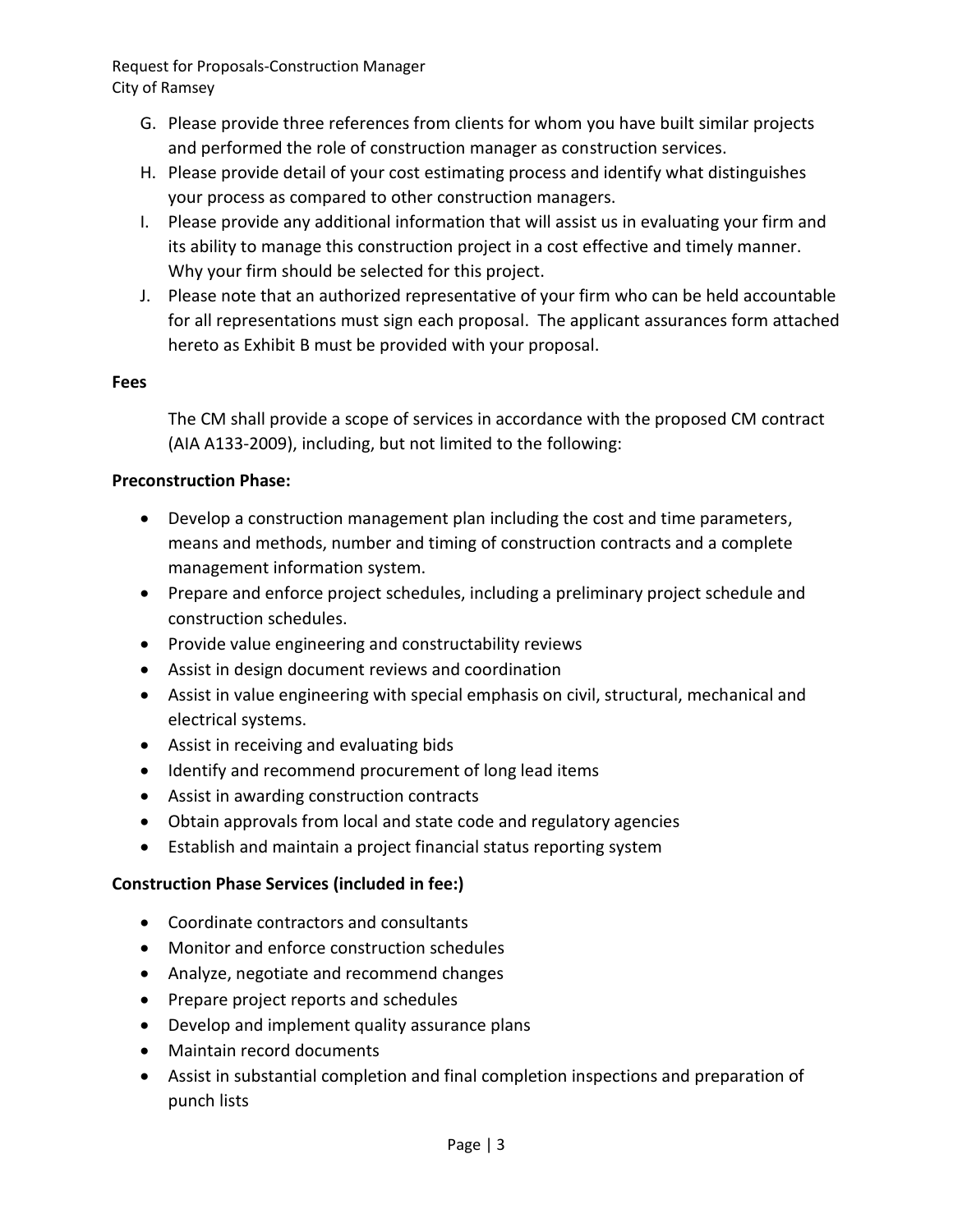Request for Proposals-Construction Manager City of Ramsey

- Certify contractor payment applications
- Coordinate construction site safety program
- Communicate, as required with local officials and regulatory agencies
- Provide close out documentation to the City of Ramsey within 90 days of substantial completion

#### **Fee Summary**

- Please propose your construction management fee, a proposed general conditions amount by preconstruction service and potential construction services breakdown(with phase I-construction services being potential items like site work) and phase IIconstruction services being the building (which the timing is pending).
- Please list items that are provided as part of general conditions and not included in the proposed construction management fee.
- Provide a separate fee, if any, for pre-construction services, which will include attending weekly design review meetings, providing a schematic design(SD) cost estimate, ongoing value analysis and overseeing preparation of bid documents and assisting with bidding and review of contractors.

Please format your responses in the order of the listed submission requirements. This helps us track and compare responses and to ensure that all questions have been adequately answered. No submission materials will be returned to you after the selection process.

### **Tentative Schedule of Selection Process**

I. The city's intended schedule for the Construction Manager selection is set forth below; however, the city reserves the right to modify this schedule as necessary. Respondents may submit written questions and requests for clarification to the City Contact via email [\(Griemer@cityoframsey.com\)](mailto:Griemer@cityoframsey.com) for consideration at the mandatory pre-proposal meeting.

A pre proposal meeting will be held at 10:00 AM on July 10<sup>th</sup>, 2019 at the City of Ramsey Municipal Center, located at 7550 Sunwood Drive NW, Ramsey, MN 55303. Attendance is **mandatory** for firms interested in proposing on the project.

| Event                                                                | Date                       |
|----------------------------------------------------------------------|----------------------------|
| <b>RFP Available for Distribution</b>                                | June 19 <sup>th</sup> 2019 |
| Mandatory pre proposal meeting 10:00 AM (Ramsey Municipal<br>Center) | July 10 <sup>th</sup> 2019 |
| Deadline for RFP Questions 10:00 AM                                  | July 12 <sup>th</sup> 2019 |
| RFP Responses Due 4:00 PM CDT                                        | July 17th 2019             |